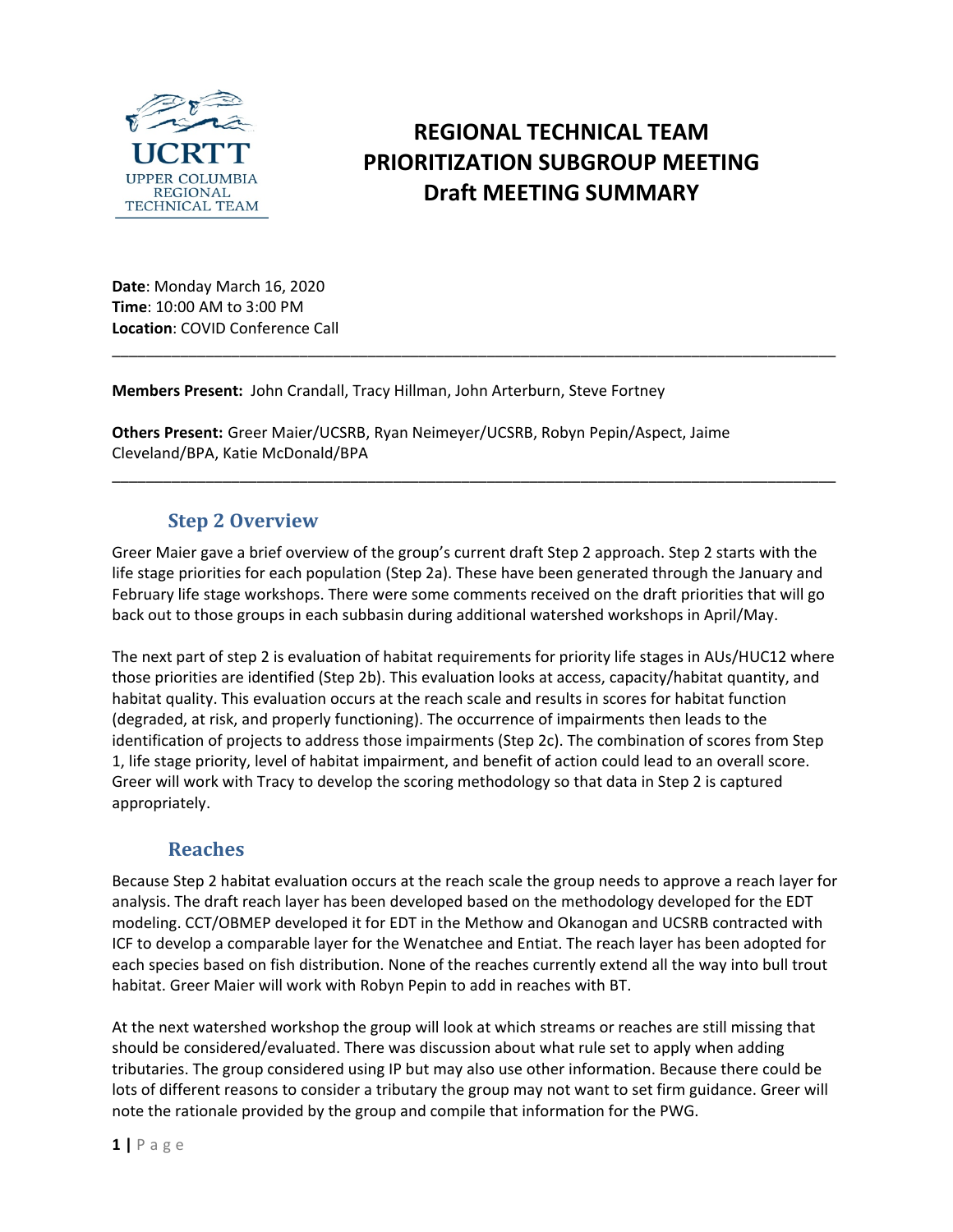The reach layer includes floodplain extent. Currently it uses NOAA/Morgan Bond's floodplain extent, but the group noted that that needs to be changed to Steve Fortney's floodplain extent layer that was developed for the mainstem AU's before they were removed. Robyn Pepin and Greer Maier will work on that.

Ryan Niemeyer discussed the current reach assessment breaks and how they compare with the RTT/EDT reach breaks. Because much of the data for Step 2 is coming from RAs there is a need to reconcile the two or at least understand where they are different for data compilation. In many cases the two overlapped but in other cases they were different (either smaller or larger). The goal is that the two spatial extents are the same between the two. The differences likely were due to the rules for developing EDT reach breaks.

There was discussion about if and how the reach breaks should be modified. There is a need to look at how EDT is using RA data and see if the PWG wants to adopt that methodology. RA have a somewhat standard way of defining reaches. EDT has a similar approach

but it is unknown how they are different or similar. Steve Fortney also mentioned that he has some reach breaks for the Entiat to consider. He will work with Ryan to see if we can be consistent with them.

#### **Action Items:**

- Ryan will work with Eric Doyle and John Arterburn to talk about what to do about the differences in the reach breaks.
- Robyn will adopt the RA breaks where they are close to the existing EDT reach layer.
- Robyn will split the EDT reaches where there is more detail in the reach assessments.
- EDT reaches will be used if the RA reaches are larger.
- Steve Fortney will send Ryan the reach breaks for the Entiat to see if they were considered in the EDT reach break development.
- Greer Maier will work with Robyn to update the floodplain extent of the reaches to Steve Fortney's layer and to add in bull trout reaches and streams within the distribution of the species. They will also add in IP to the WebAp for future use refining the reach layer.
- UCSRB will work with the watershed workgroups to refine the reaches.

# **Life Stage Priorities- Step 2a**

Greer Maier/UCSRB gave an update on the Life Stage Priority development. The four workshops took place in January and February and went well. The draft priorities went out for review to the WATs and RTT. Comments that were received will go back to the groups that originally drafted the priorities. Only one commenters spoke to a need to change or refine the priorities. Greer Maier also mentioned the option of reconciling the barrier prioritization outputs with the life stage priorities. The group agreed that the highest priority barriers should be within at least a moderate priority AU for the appropriate life stage. Greer Maier will look at all the available barrier priorities by species and life stage (if available) and will bring that information t the watershed workshops for consideration in terms of updating priorities. Barrier priorities in the Methow and Entiat may be ready soon along with the Wenatchee. Lastly, there was some discussion of how the life stage use will be considered in the reaches. There may be a need to downscale life stage use to identify which reaches are used by which life stage to eliminate some from the evaluation.

### **Action Items:**